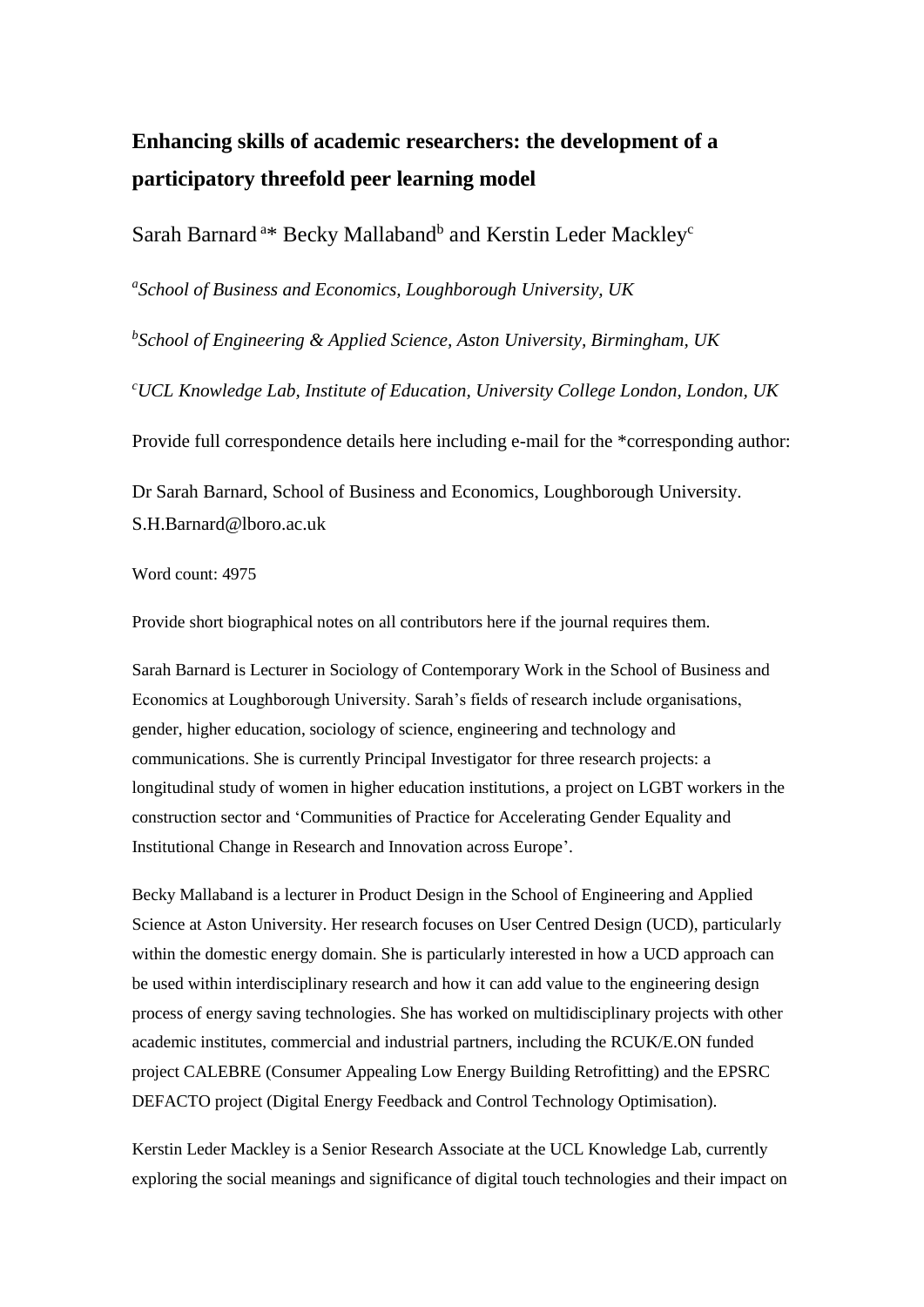communication (in-touch-digital.com). Her research interests include the sensory and visual ethnographic exploration of (digital) media in people's lives. She has ten years of postdoctoral research experience across three higher education institutions, having previously contributed to interdisciplinary projects at the School of Engineering and Design, Brunel University, the Department of Social Sciences, Loughborough University, and the Loughborough Design School.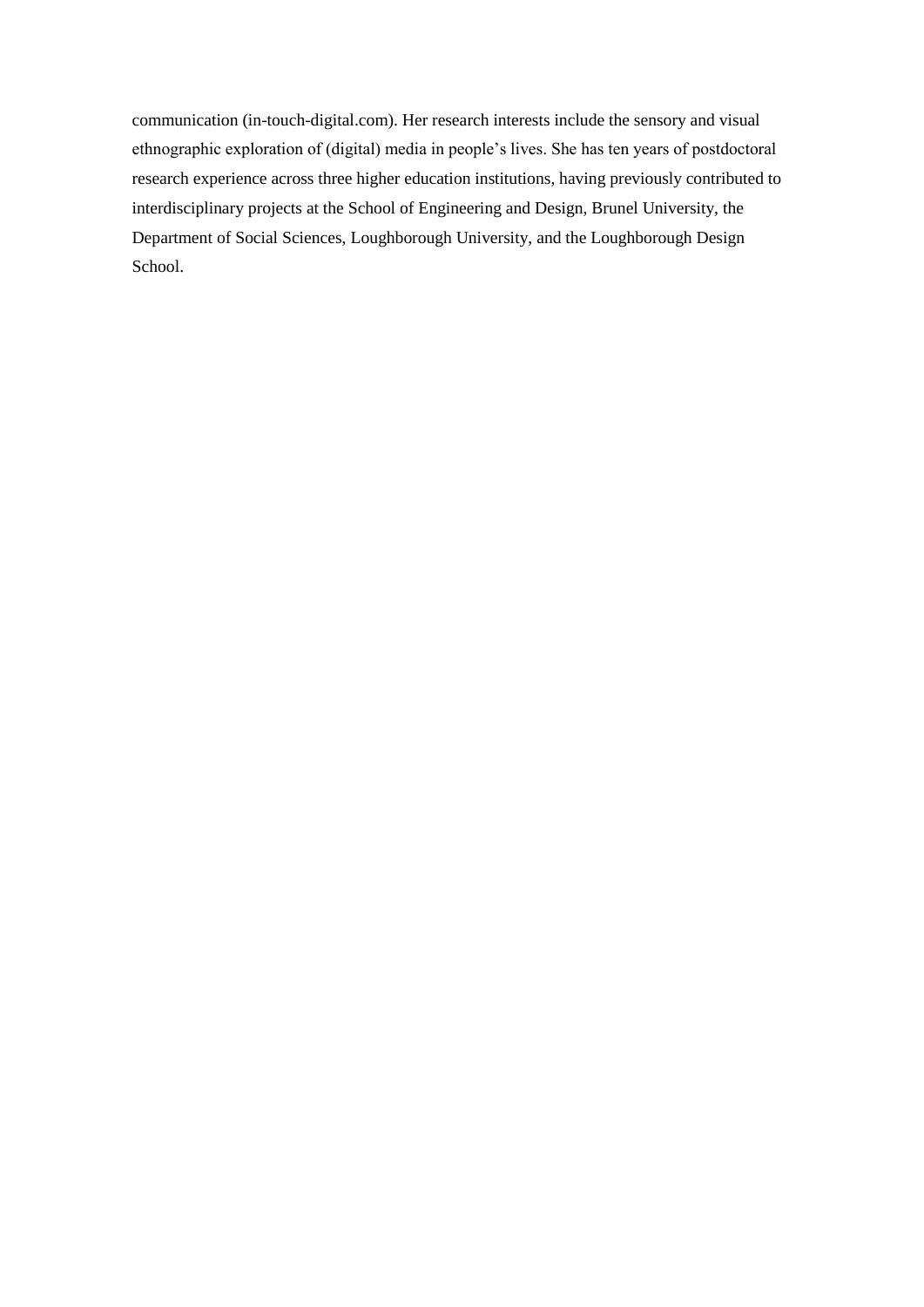# **Enhancing skills of academic researchers: the development of a participatory threefold peer learning model**

In this article, we introduce a threefold peer learning model developed during the design and implementation of an innovative researcher-led digital skills training programme for early career researchers. The programme brought together researchers from three UK universities and facilitated the personal and professional development of: (1) the researchers who organised the programme; (2) the researchers who designed and delivered content; and (3) the researchers who attended and participated in the digital skills workshops. This article outlines and reflects on its participatory approach to collaborative learning, which responded to the changing needs of UK higher education researchers who increasingly find themselves in interdisciplinary and digitally mediated research contexts. Finally, we propose the transferability of the approach to other fields of knowledge, student/staff learning and professional development.

Keywords: early career researchers (ECRs); peer learning; communities of practice; higher education institutions; staff development

# **Introduction**

Across UK Higher Education Institutions (HEIs), there has been an increase in funding by the Research Councils UK (2017) for digital economy projects which investigate the possible impact of digital technologies on community life, cultural experiences, future society, and the economy. These projects seek to develop digital technologies and techniques, creating new opportunities for academic research (Kaplan & Haenlein, 2010; Buzzard et al. 2011), large-scale impact within and beyond academia and enhancing interdisciplinary working (Vincent-Lancrin, 2006). For Early Career Researchers (ECRs), these projects demand new, specialist and creative skills that often go beyond subject-specific research tasks, including for example: visualisation and communication of data sets; the design of digital applications; the management of audio-visual data; the creation of publicity materials; or the development and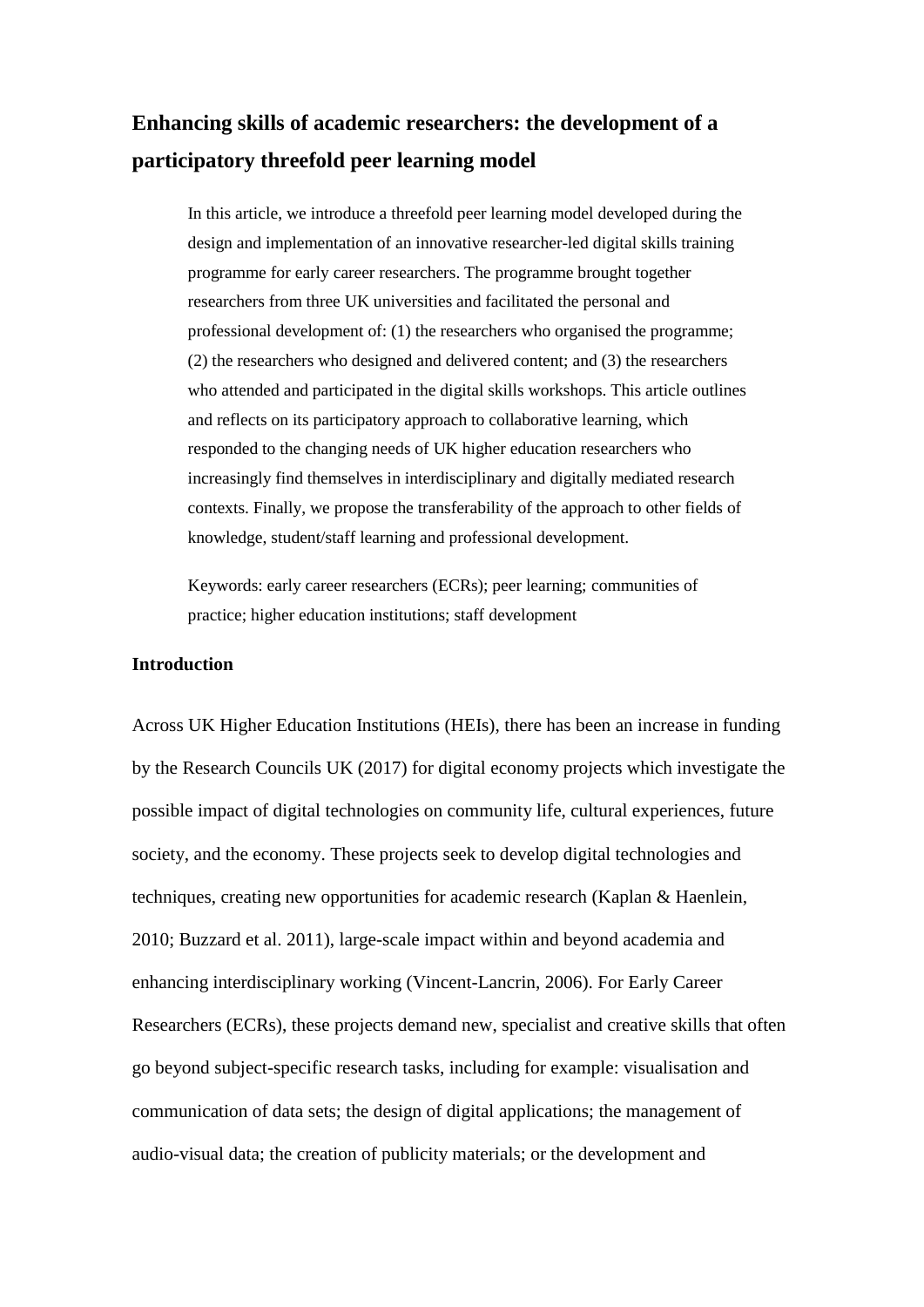maintenance of a web presence. Whilst digital skills training can form part of staff development, such courses are often generic and fall short of addressing the specific needs of researchers. Instead ECRs are regularly required to teach themselves by trialand-error or learn through informal peer-exchange in established research groups and academic communities.

In this article, we reflect on a peer-to-peer skills exchange programme which sought to fill this gap and build on existing strengths, knowledge and skills amongst digitally-active research staff to educate peers across different disciplines and HEIs. The main focus of this paper is to theorise the programme as an example of continued professional development (CPD) that goes beyond the concept of peer-assisted learning and fosters a threefold peer learning model, within a Community of Practice (CoP), positioning ECRs as workshop attendees, trainers, and organisers. Whilst centred on the specific needs of research staff, the threefold peer learning model is relevant and applicable beyond the immediate context of the scheme.

# **The 'Design and the Digital World' programme**

'Design and the Digital World' (DDW), funded by an AHRC Training Grant, ran from June 2014 until October 2015. DDW aimed to address knowledge gaps in digital skills amongst researchers in three Midlands universities, drawing on the digital expertise of research staff from a range of backgrounds. These included arts-based disciplines, like design and media studies, but also extended to human-computer interaction and engineering.

A 5-person cross-institutional organising team initially designed and circulated a mixed-method questionnaire to research staff (n=205) within each of the partner institutions to identify both digital skills gaps and areas of expertise. The questionnaire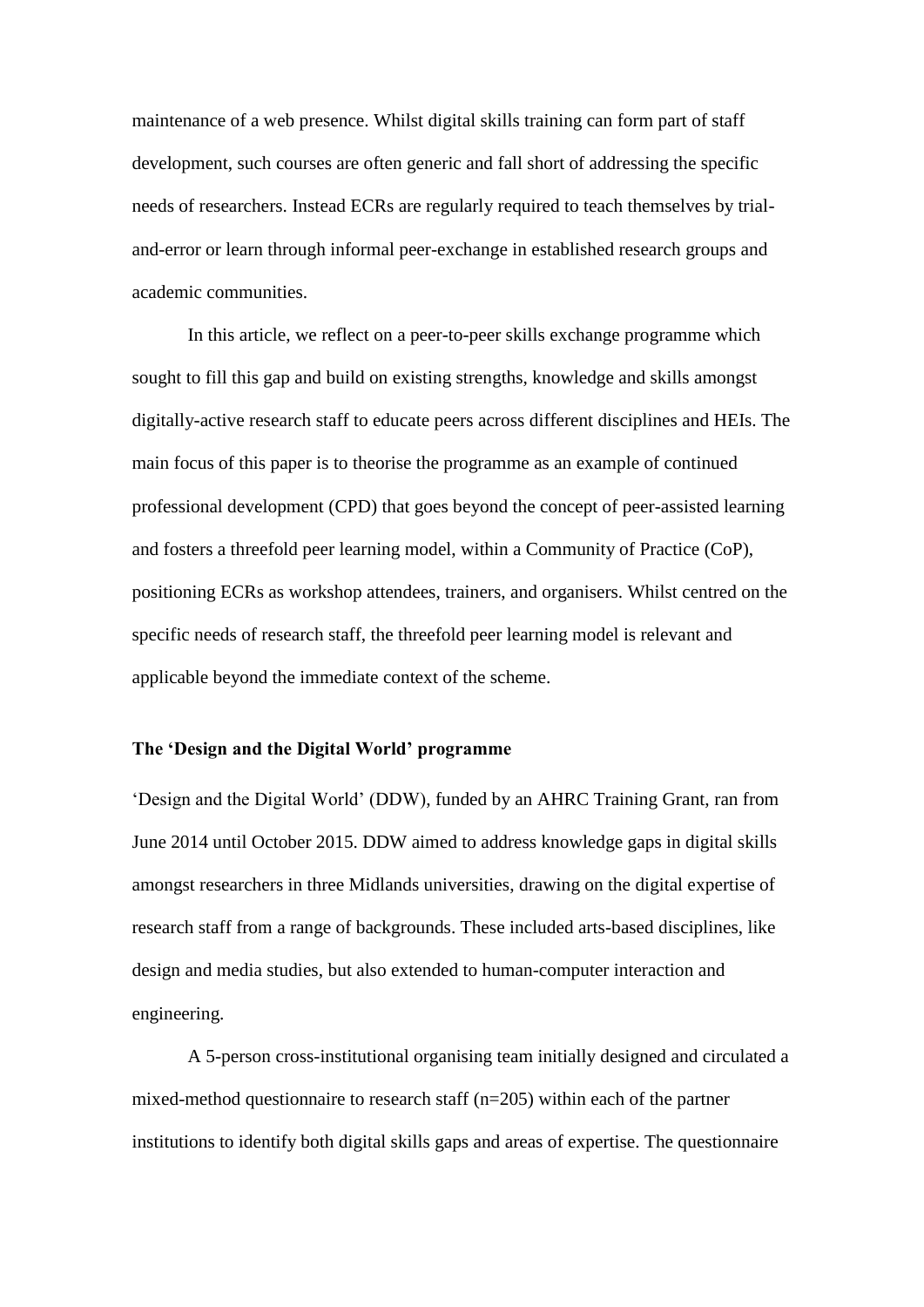also asked respondents to signal their willingness to volunteer their time to teach sessions, which resulted in involvement of sixteen trainers (and two organisers).

The design and analysis of the questionnaire specifically sought to explore and situate relevant contexts of digital skills' use, in parts through open questions. A nalysis of responses resulted in four topics for individual workshops: establishing a digital presence; communicating research processes and ideas; creatively organising and visualising data; and increasing your digital impact. The sessions were designed to follow the different stages of the research process, from participant recruitment and project branding to the dissemination of findings, addressing the creative use of individual digital tools and software in the process.

To achieve this, the trainers collaborated with organisers in workshop teams to produce materials and facilitate workshops across the three institutions.

#### **Early career researchers as 'unique' learners**

ECRs are members of university staff whose central duties focus on conducting research and who are at the early stages of their academic 'research' careers. The AHRC (2015) defines ECRs as within eight years of a PhD award (or equivalent professional training) or within six years of their first academic position. Whilst this may include (senior) lecturers who have not long embarked on a research trajectory, the roles that most commonly fall into this category in the UK include Research Assistant, Research Associate, and Research Fellow. ECRs are often employed on fixed-term, rather than permanent contracts, primarily through external funding, and they constitute a diverse group, with varying levels of professional and academic experience. Likewise, individuals' job roles differ; some ECRs have teaching and administrative workloads in addition to research, and the level of responsibility for intellectual development and project management is partly dependent on the working practices of individual Principal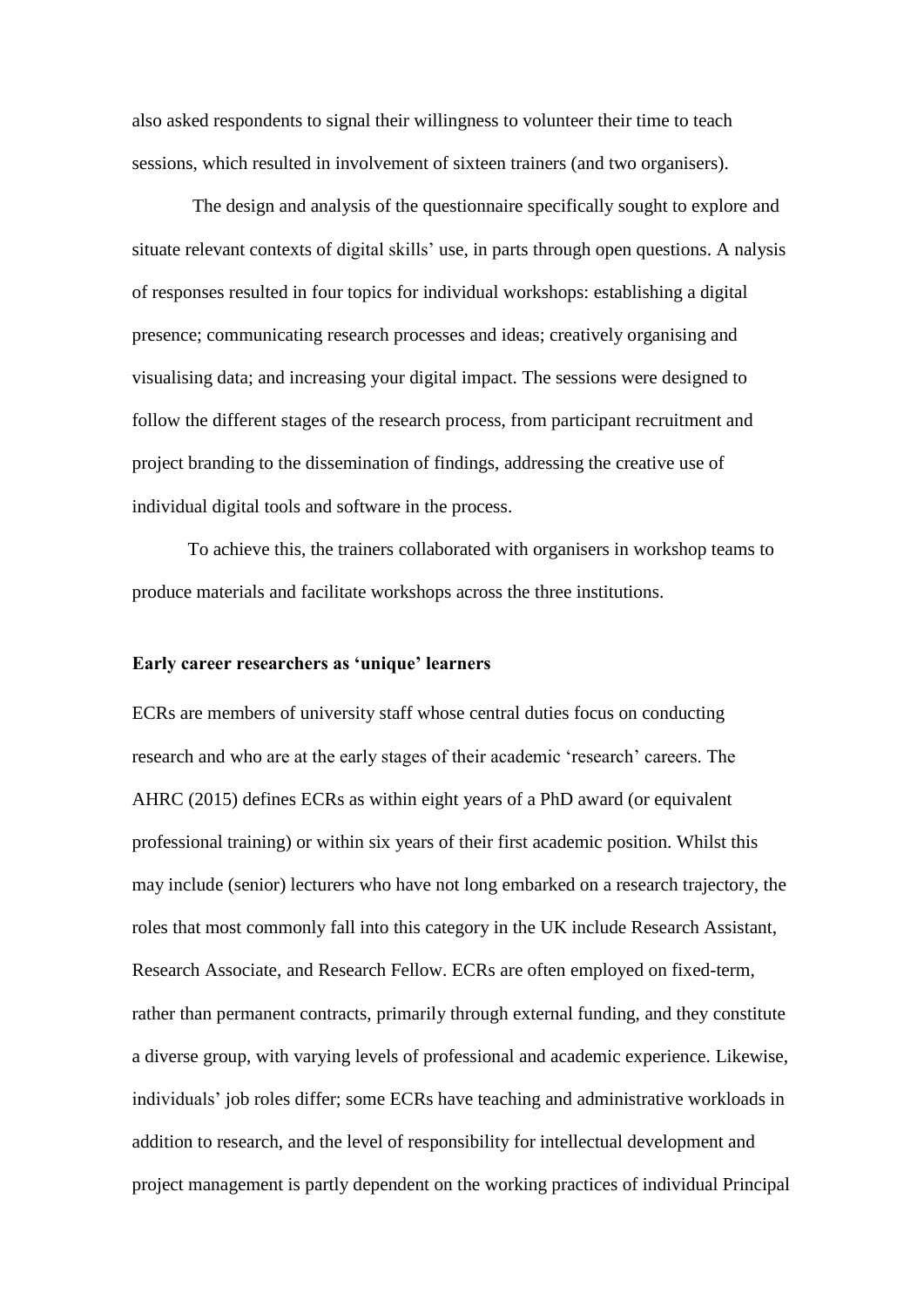Investigators.

ECRs have a unique position within academic institutions, as they have begun to develop a professional profile and expertise through doctoral studies and other academic experience, but are still situated, by definition, in the early stages of their academic research careers. Some aspects of ECRs' training needs overlap with those of research students, some with academic staff. The skills exchange programme presented here emerged out of the recognition that certain changes in the academic landscape had specifically impacted on the role of research staff, as well as on their career trajectories, and that generic CPD did not always take these changes into account. Changes include larger-scale, multi-disciplinary research projects, often in the realm of the digital economy, the potential for digital data collection (Hookway, 2008; Murthy, 2008) and the need to maintain a research profile (at an individual and project level) in the face of growing job insecurity (Watkinson et al., 2017). Furthermore, innovations in communication technologies have required ongoing training and updating over the course of a professional career.

At the outset, ECRs may not necessarily consider themselves part of a community, not least as they work in different disciplines and domains. While institutional initiatives bring together researchers for instances of shared learning, these often happen in isolation and may not in themselves aid a sense of community or cohesion. In the context of this scheme, DDW's participatory approach and the ECRs' active role in collectively shaping the programme design and content put into place processes and a sense of ownership that could be meaningfully approached as *giving rise to* a 'Community of Practice'. We first detail the threefold learning model at the core of the scheme, before reflecting on what might be gained by theorising it in relation to the concept of CoP.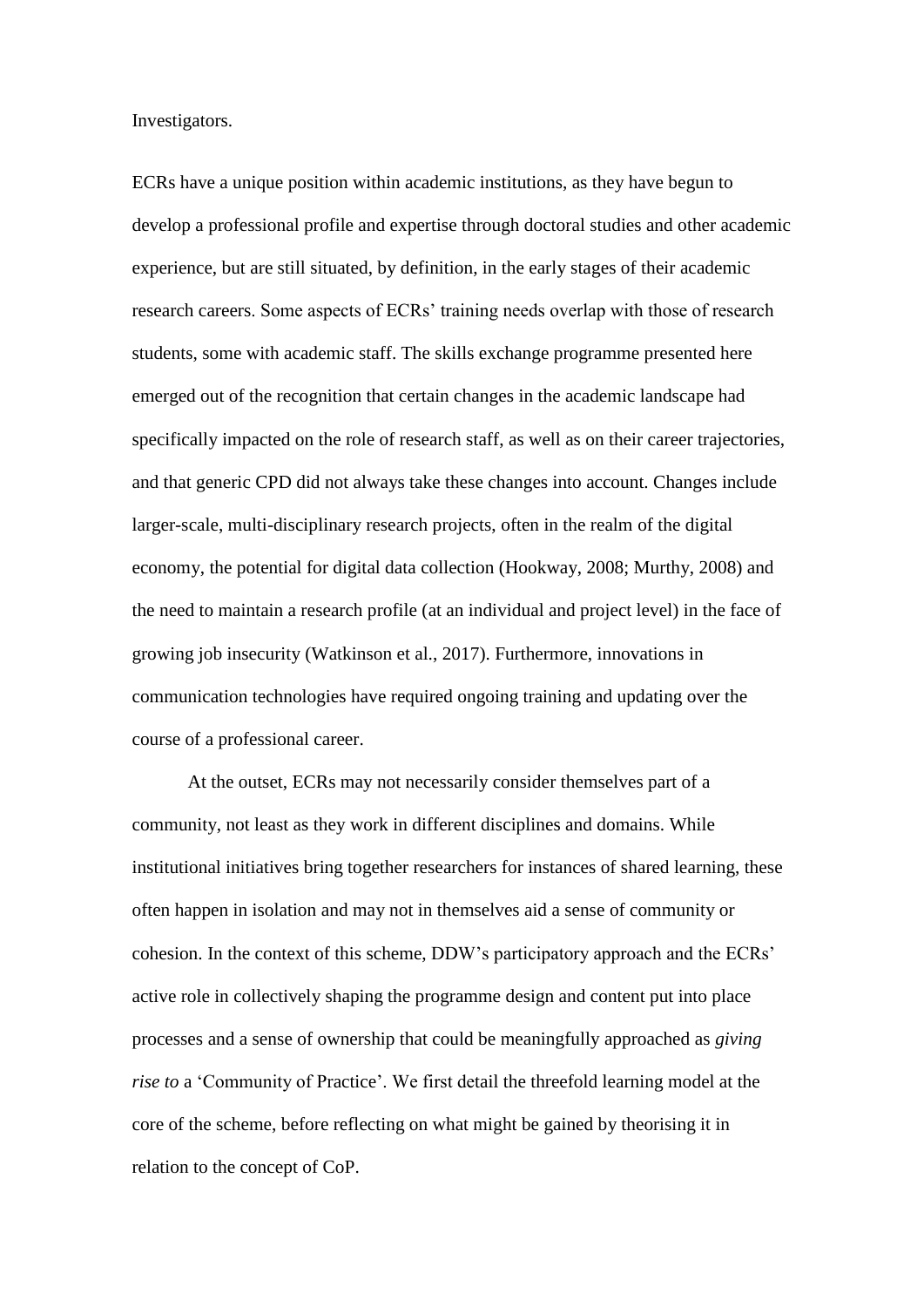# **The threefold learning model: The development of a learning approach through practice**

The threefold model of peer-learning that resulted from the DDW approach engaged ECRs in three different learner roles: attendees, trainers and organisers. Peer learning such as that harnessed in the DDW programme offers opportunities to develop learning environments that recognise both the situated nature of learning and depends on the evolving participation of students in knowledge production (Hilsdon, 2014). Through its approach, DDW provided personal and professional development for all parties involved, and enabled collaborative knowledge exchange based upon concepts of mutuality. In the following, we discuss in more detail how ECRs on the programme took on the three different guises of the learner role.

### *ECR as attendee*

The first goal of the programme was to enhance the skills and professional development of the workshop attendees of which there were 80 in total (with some attending more than one workshop). Through the interactive nature of the sessions, these stakeholders were invited to be 'active learners' (Warhurst, 2008), developing skills, furthering professional development and applying ideas to their own work. Activities, for instance, included turning one's research topics into short video stories, thus developing a mini narrative that directly engaged with ECRs' own research and materials; and taking text from a piece of research writing and turning it into a word cloud. Bringing varying levels of digital expertise to the workshops, attendees worked in groups to inform each other's approaches. The structure of the sessions meant that organisers and trainers also became active participants when they were not delivering content, often taking on board insights from both fellow trainers/organisers and attendees. This broke down the traditional teacher-learner binary and resulted in a sense of mutual collaborative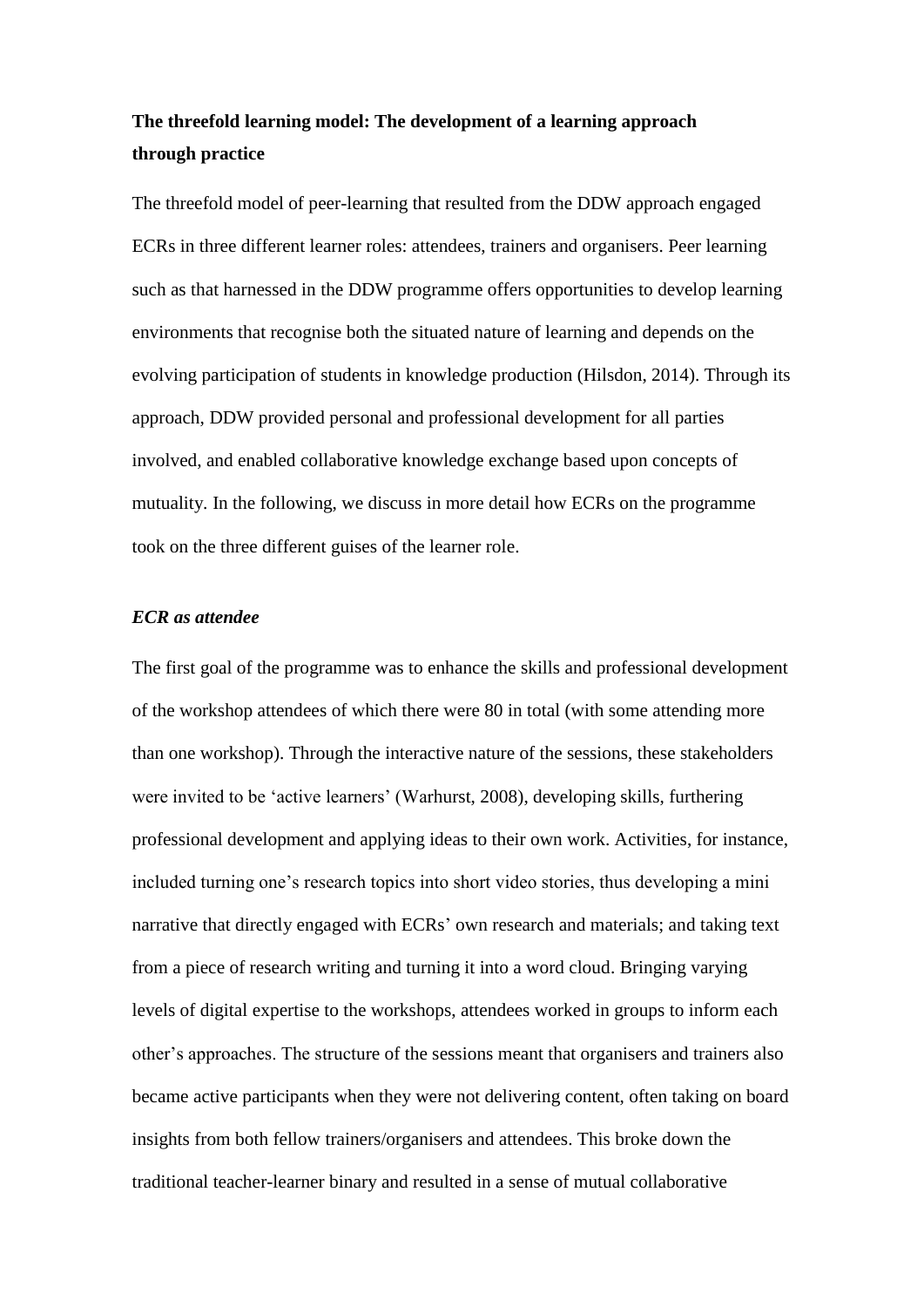support.

Attendee feedback was collected at the end of each session: formally through workshop evaluation forms and informally in conversations with the organisers. Feedback from the first of each session was used to improve or adapt the workshop content for subsequent repeats and future workshops. Whilst it was not within the scope of the scheme to assess impact of the programme in the longer term, the initial feedback highlighted the value of mutual (and potentially ongoing) support and the bespoke character of the sessions. Attendees commented that it was '*good to hear about different people's experiences in the digital world and see how others have used technology*'; they felt '*more confident to use some tools*', that it was good to be able to ask questions specific to their own research projects. They also talked about making positive changes to their own research profile, for example: '*[I] resolve to be more active on Twitter [and to] think about strategy - especially for promoting publications*'. Moreover, attendees reported a desire to '*further develop the relationship between design and research through contacts met during [the] workshop*' and to '*look into participating in a working group to enable use of digital tools for recruiting participants in research*'.

#### *ECR as trainer*

The programme intended to provide ECRs acting as a trainer with the chance to practice and enhance their teaching, presentation and communication skills in a supportive and relatively 'low risk' environment. This opportunity was deemed important given increasing competition for lecturing contracts (Ellis et al., 2014; Vitae, 2017), which is often the next career move for ECRs (Åkerlind, 2008). Trainers joined organisers in pre-workshop planning meetings to jointly begin the process of planning, before preparing their own materials, giving them valuable lesson preparation experience. They were then asked to share their plans with the organising team and fellow trainers,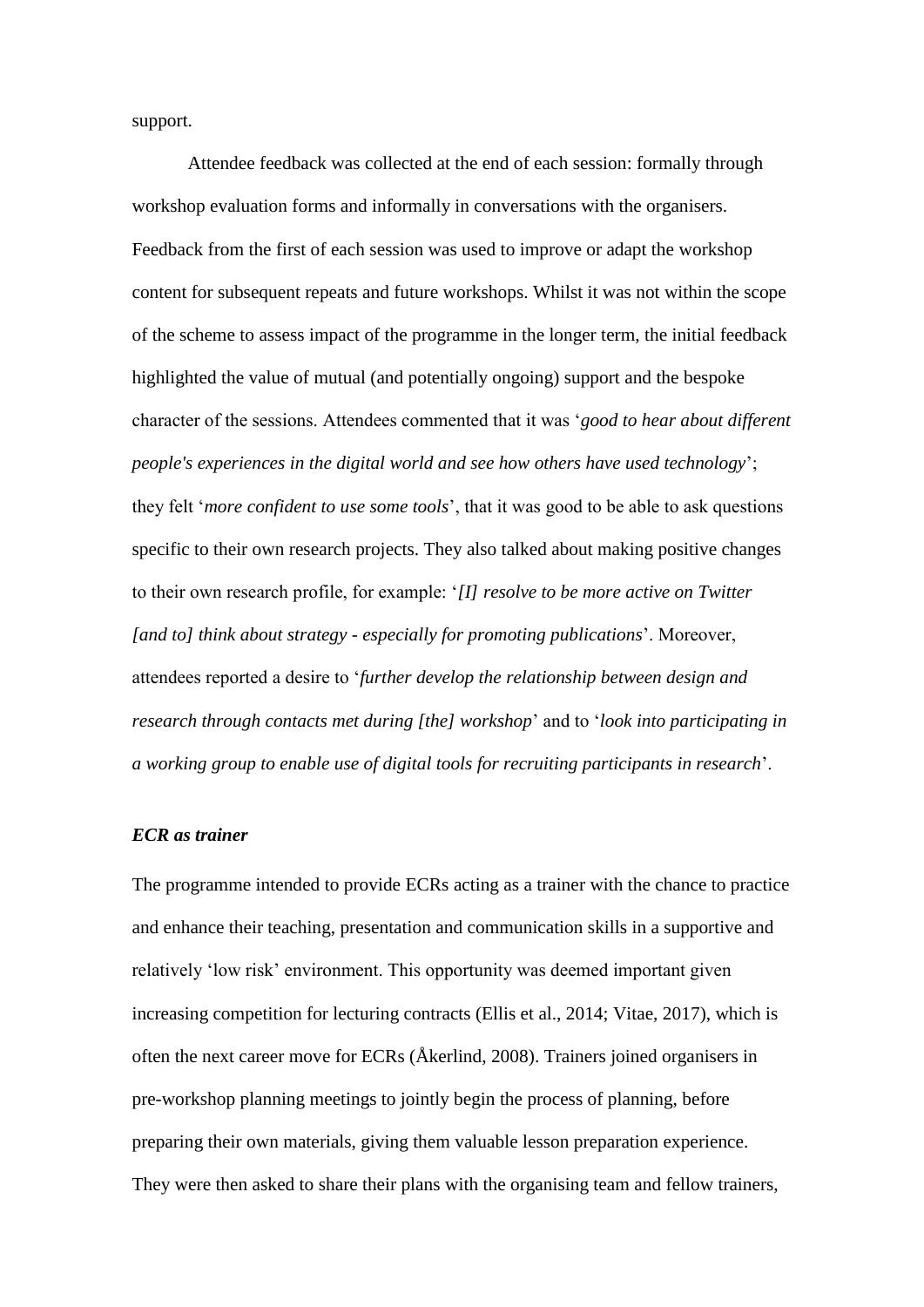giving them opportunity to learn through feedback (Boud et al., 1999). The workshops involved the trainers facilitating more traditional 'teaching' moments, as well as taking on the role of mentors in responding to individuals' needs during interactive sections. In the process, trainers reflected on and recounted their own research practices. The teamtaught approach allowed for a range of approaches to be heard, enabled collaboration and enhanced support for trainers; a wider variety of teaching styles for attendees; and allowed a greater number of trainers to participate. While the pre-workshop meetings were crucial to achieving a dialogue between and within sessions, they also allowed trainers and organisers to recognise and, in turn, emphasise emerging themes. One example of this was the importance of using a range of digital tools in combination in order to publicise research and build professional and project profiles. This was closely linked to the idea of developing a digital strategy for disseminating findings.

Like workshop attendees, trainers were asked to reflect on their experience of the scheme: one trainer reflected on the collaboration and exchange that also built a sense of community:

'*All of us are working on our own research projects. We learn to use digital technologies as and when we need them - and it's often a frustrating and lonely process. I joined the DDW team because I wanted to share the skills I had acquired but also because I wanted to see what tools other academics were using and how I could incorporate them in my own work. None of us are experts in digital technologies but collectively we have expertise and DDW was a means to leverage that.*'

Whilst others were more specific about practical ways in which the experience had been beneficial: '*The experience as a trainer led me to rethink the kind of images I use and to emphasise more how I present numerical data*.'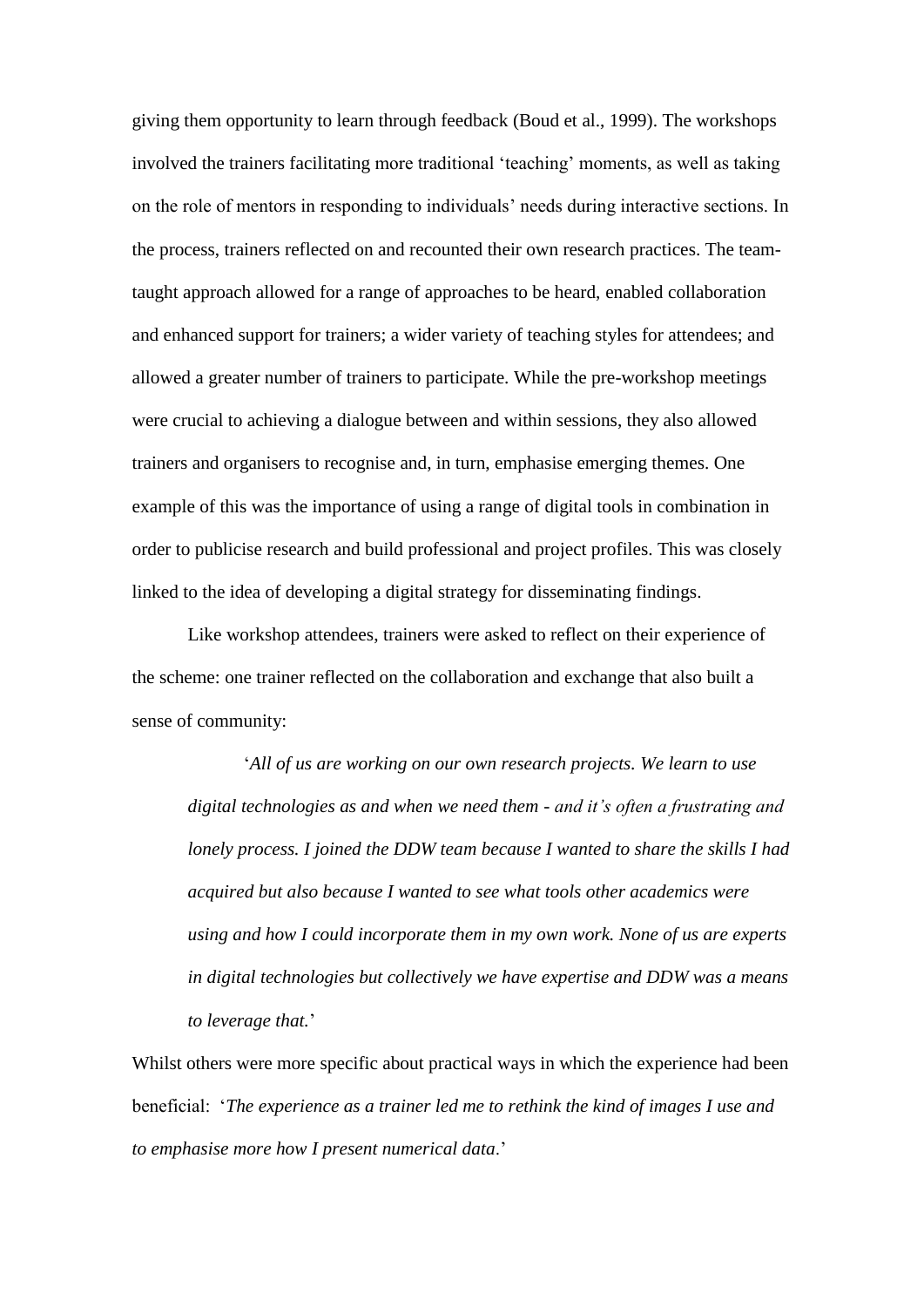#### *ECR as organiser*

1

There was a small team of ECRs who initiated, organised and secured the funding for DDW, and who were all supported by their individual institutions' research staff associations. This team benefitted from a broad range of practices, beginning with development of the successful grant application, but extending to project management skills; communication and marketing skills to advertise the programme; finance skills to manage the budget; and time management skills, all of which are important for professional career development (Vitae, 2017). In addition to the skills questionnaire, interactions between organisers and trainers during the topic-specific project meetings were an important starting point for planning. In these meetings, organisers helped to build bridges between trainers, structure sessions to safeguard overall coherence, and maximise opportunities for attendees to practice skills in hands-on workshop activities. Organisers were also active participants and, at times, trainers in the individual workshops. The table below indicates the different roles played at different stages by ECRs during the programme.

# [Table 1 around here]

Some of the skills needed by the programme organisers can be directly applied to future principal investigator and co-investigator roles as well as academic research, module or programme leadership (Vitae, 2017). For the ECRs involved, this was the first grant held in their name and, as such, the project represented an academic 'rite of passage'<sup>1</sup>.

 $<sup>1</sup>$  Evidencing this, the three authors have successfully made the next career step since the project</sup> ended – two are now lecturers, the other a senior research associate.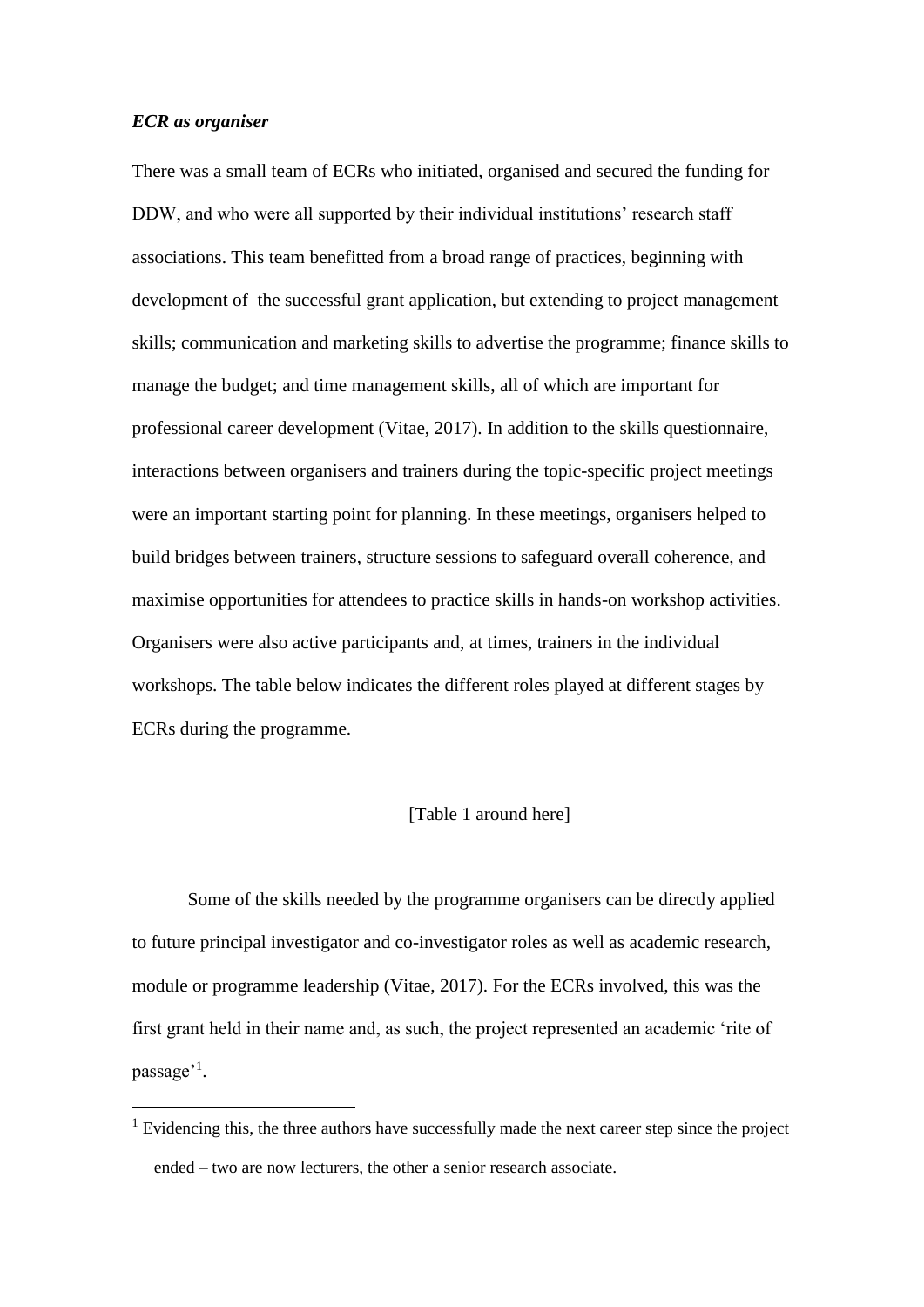Figure 1 shows the quasi-accumulative skills development possible through the different roles that ECRs adopted in the programme: the threefold peer learning model.

[Figure 1 around here]

#### **Establishing a community of practice within the threefold learning model**

Sociocultural theories of learning and the notion of social learning systems suggest that knowledge and skills acquisition is shaped by the social context, culture, and tools that form part of a given learning situation (Kolb, 2014). They tend to locate learning 'not in the head or outside it, but in the relationship between the person and the world, which for human beings is a social person in a social world', in a 'relation of participation' (Wenger 2010: 179). A central concept in sociocultural approaches to learning is that of 'Communities of Practice' (Lave & Wenger, 1991; Wenger, 2000) which has been applied in studies of innovation in ICT in education, amongst other areas (see Schlager et al., 2002; Yang, 2009). CoP as a concept is particularly relevant in the context of DDW as it clearly locates identity work, knowledge formation and learning more broadly within communities (Duguid, 2005; see also Stark et al., 2016).

As opposed to traditional 'top-down' models of training, which are instigated, designed and carried out by more senior staff or specific staff development teams, the DDW programme focussed on a bottom-up, participatory approach throughout. De Laat et al. (2014) highlight the need for learners to become 'architects of their own professional learning spaces', as the ECRs did in this programme. Organisers shaped, facilitated and built on the contributions of trainers, ultimately learning how to give the scheme focus and coherence in the process, and both trainers and attendees shared their own professional experiences, thus contributing to active learning. For example, early feedback suggested that the ECRs needed more time for hands-on activities and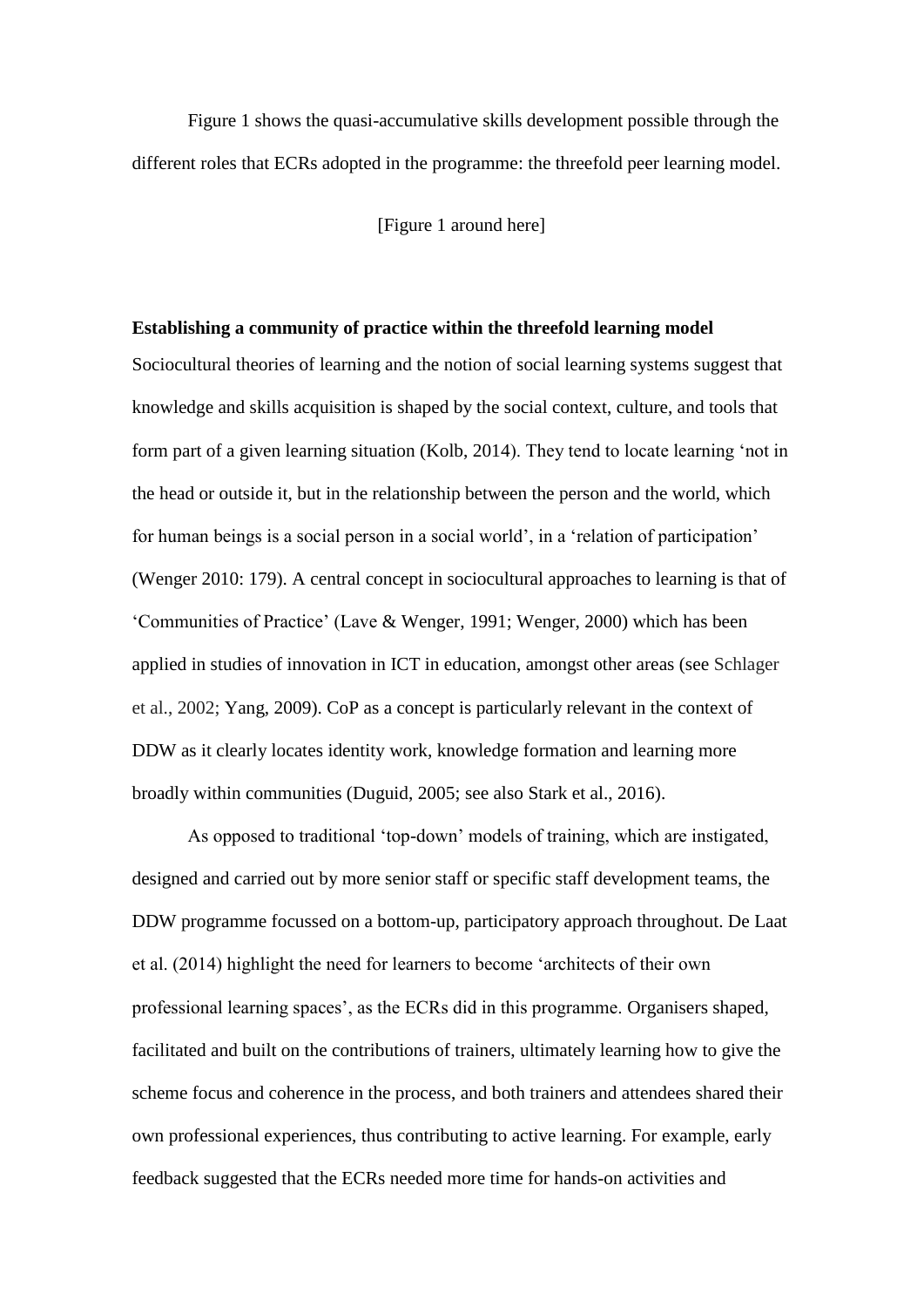'surgery' time with the trainers, which was taken into account in later sessions, when more time was allocated to these kinds of activities.

While certain hierarchies could not be wholly avoided, we do not see the organisers' strategic roles or the trainers' instances of 'imparting' knowledge and expertise as at odds with CoPs as it is argued that learning through CoPs is enhanced through meaningful interactions between those more or less knowledgeable or 'expert' (Barnard et al., 2016). Indeed, the 'situated learning' (Lave & Wenger, 1991) approach went beyond what was achieved in individual workshops to also implicate individual researchers' identities and professional profiles in the longer term. This was enhanced through the crucial networking opportunities the sessions provided within and across higher education institutions, which in turn assisted in the constitution of the ECRcommunity over and above disciplinary or institutional contexts as individual researchers made links around shared interests and stayed connected after the programme of workshops had ended.

### **Reflections on challenges and opportunities**

Motivation to participate in the programme was enhanced through the threefold peer learning model as ECRs could participate in a way that suited their interests, skills and aspirations, having the opportunity to benefit their own development, and that of others. Networking across differing institutions also represented an incentive to trainers and attendees, as did the cross-disciplinary nature of the scheme which aided a deeper sense of reflection amongst ECRs as regards the successful communication of ideas and techniques. Informal and formal feedback indicated that the scheme benefitted from organisers and trainers as peer 'teacher practitioners', as attendees felt a direct relationship to the 'real-life' case studies discussed. None of this is to say that this approach is the only way forward in CPD, but that specific learning communities, such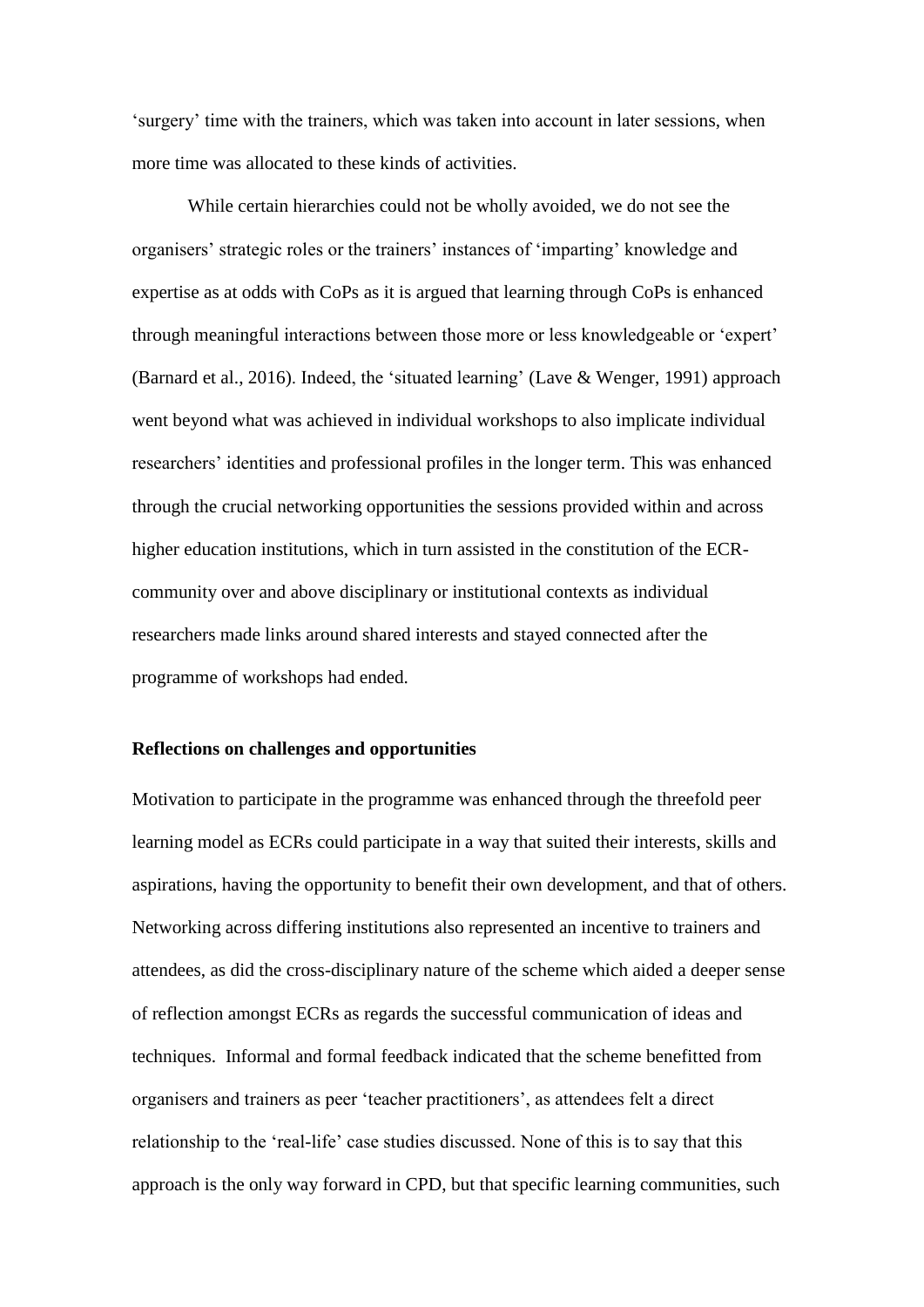as ECRs, may particularly benefit from community-led activities. Whilst all the trainers had digital knowledge and expertise, their experience in teaching varied significantly: some had many years' experience lecturing and others were new to the role. Trainers were given many chances to discuss their ideas for how their part might work in practiceand peer feedback was encouraged. Similarly workshop attendees were aware of the professional development aspect for the trainers themselves, and constructive feedback was encouraged and collected in the sessions. The trainers with the least prior experience of teaching made the most of this opportunity to 'learn by doing' (Kolb, 2014), to gain support and ideas from fellow ECRs and receive feedback in a relatively 'safe' context.

Some of the key challenges of the scheme related to the recruitment of trainers on topics that ECRs had expressed an interest in, and the time spent planning, organising and delivering sessions. The majority of trainers were on research-only, fixed-term contracts, and whilst it was anticipated that individual researchers would be able to contribute to the programme as part of the allowed 6 hours a week of professional development time, in practice, few of the researchers were actually able to take advantage of this and instead prepared in their own time. This added a significant time burden for contributing staff, a common constraint in workplace learning activities (Lohman, 2009). While there was some notional administrative support within the grant holder's department and broader support from professional development staff, it wasn't always clear how this could be accessed, and both trainers and organisers reflected on the need for all the institutions involved to play a more active role in programme administration and facilitating collaboration. The programme running across three universities added more complexity to the organisation of the workshops; recruitment and session preparation practicalities were hampered by differences in, or a lack of,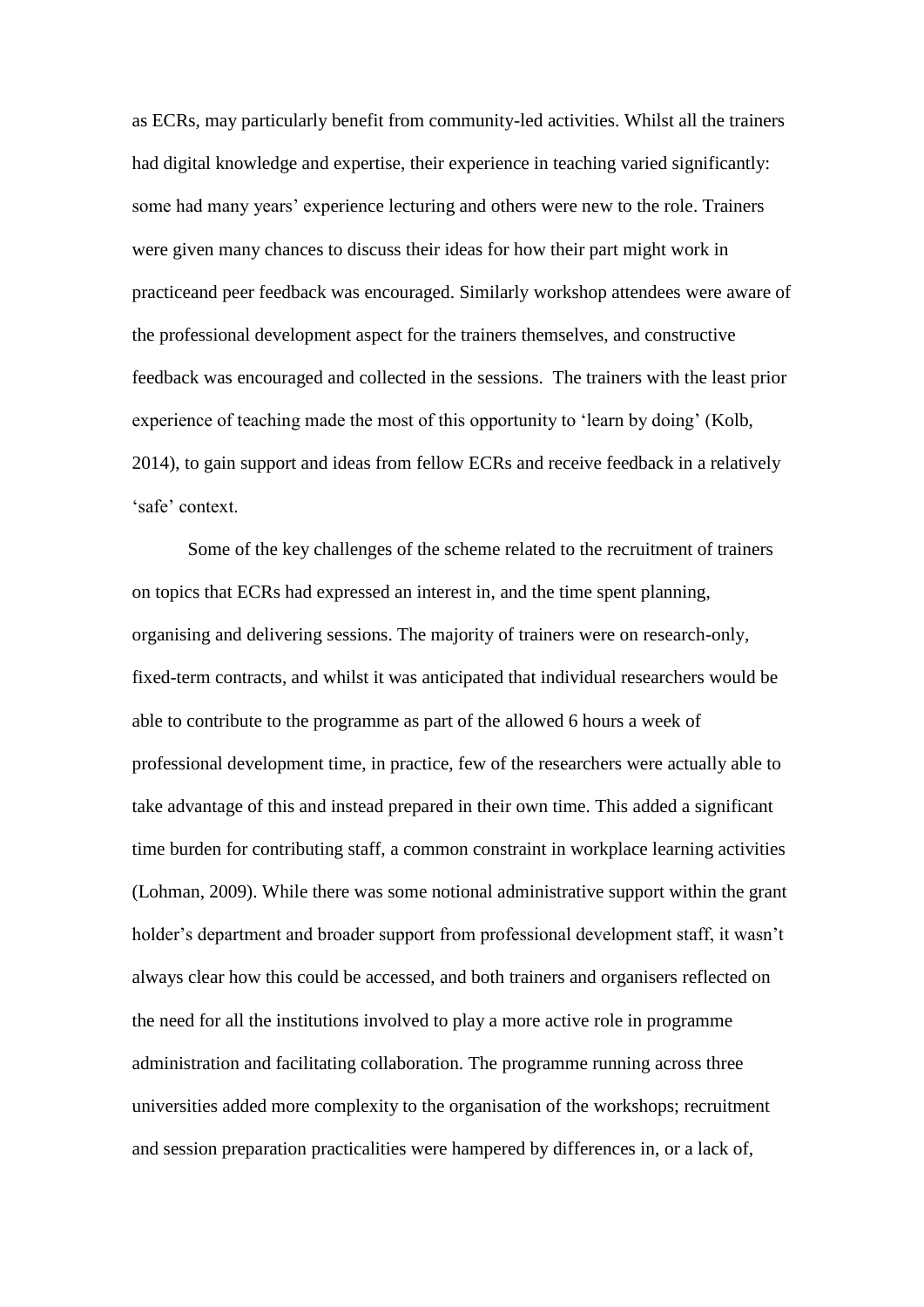established and effective communication channels, or unfamiliarity with facilities. Our reflection has been that an institutional facilitating role is needed to support, rather than replace, that of the ECR organising team to maintain the community-driven approach. Trainer recruitment and programme publicity were most successful where there was support from senior management, professional development colleagues and established institutional networks (e.g. the research staff associations). Whilst in the context discussed in this paper, the implementation of a threefold learning approach places a burden on more junior staff, the benefits of such integration and organisation are clear and significant.

# **Conclusions**

In this article, we have illustrated how formal learning programmes can be adapted to maximise the scope of development for those involved. Here the focus has been on ECRs in HEIs, who we have argued present a unique opportunity and challenge for community-led peer learning. Involvement as an organiser or trainer in this programme represented the opportunity to autonomously evidence teaching experience, strengthen networks and gain recognition from those more senior in the institution for receiving external funding and successfully completing the project. Therefore, we argue that peer learning programmes like the one described here offer an important opportunity for academic identity formation (see also Boud, 1999) through CoP.

The threefold peer learning model harnesses peer-learning within a community of practice approach to maximise the development opportunities for everyone involved and could be applied in other sectors or organisational settings that have already tried to develop communities of practice or a peer assisted learning (PAL) programme. In doing so, it is crucial to involve the community of learners in the conceptualisation,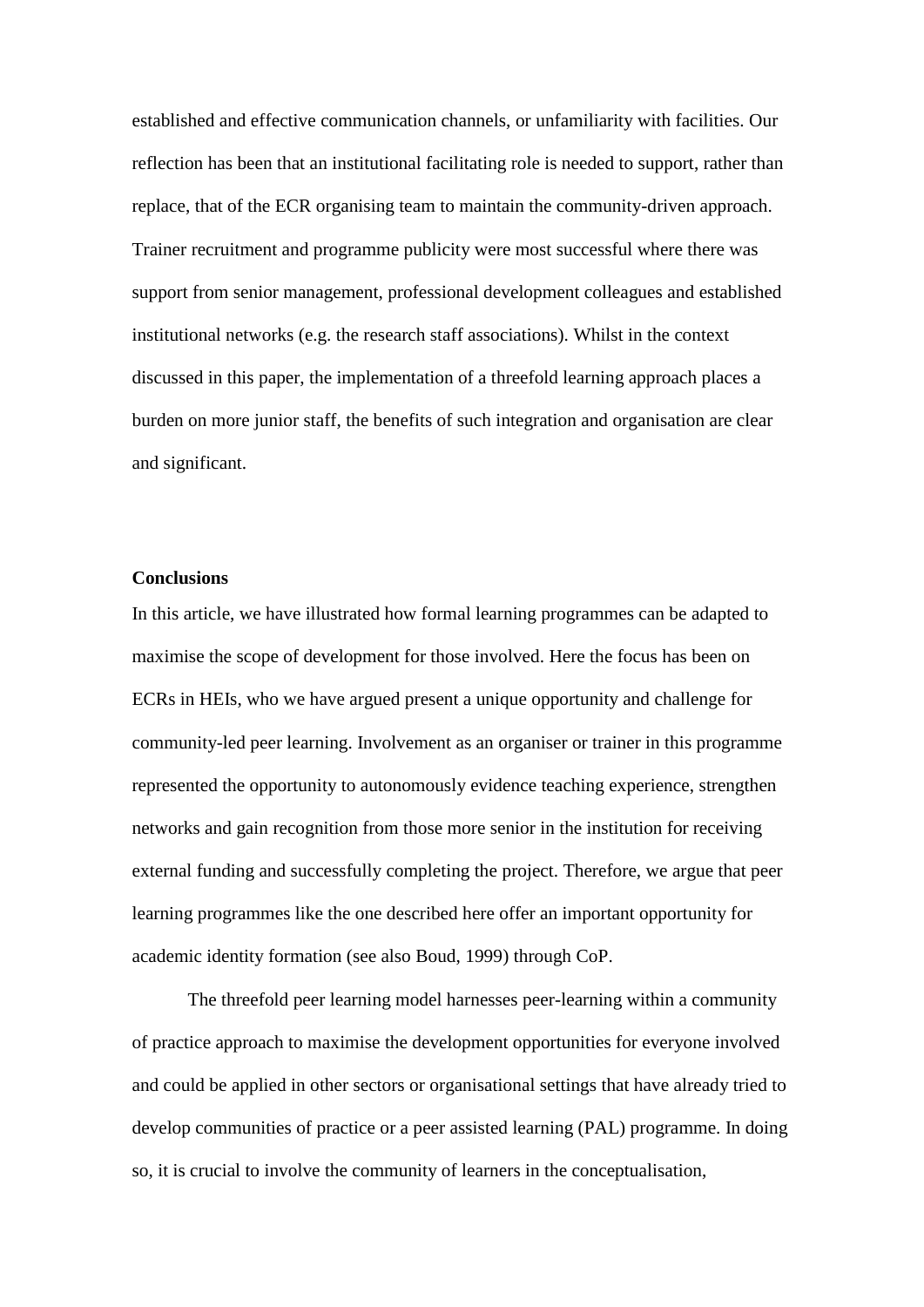organisation and design of a training programme from the outset, as has been demonstrated in DDW.

The idea of a 'bottom-up' model for training is potentially attractive to those institutions or organisations wishing to transfer the task of career development to employees (Lips-Wiersma & Hall, 2007). However, as discussed, this also includes the danger of placing too much responsibility on those relatively junior and contractually vulnerable positions such as ECRs. Therefore, the ideal is not that the responsibility is wholly transferred to individuals, rather developed in collaboration with existing communities and networks active in that arena. The emphasis of ECRs as a community should not be overlooked in the sense that an academic identity is traditionally built upon notions of collegiality and the sense of an academic community (Henkel, 2005). This threefold peer learning model, which strongly supports and encourages the collaboration between early career researchers, actively discourages the 'social isolation' often encountered in academic institutions. The participatory approach outlined is not straightforward to apply in practice. Taking into account the needs and wishes of multiple stakeholders is complex, but is to be expected and welcomed as evidence of active participation of the community involved. Furthermore, where there is strong motivation to participate and learn, the incorporation of a threefold peer learning model can be a powerful development tool. In a profession where there is a low level of control (Waaijer et al., 2016), placing training opportunities within the control of those who need them is a positive step forward.

# **Acknowledgements**

The authors would like to thank all trainers and attendees who contributed to Design and the Digital World. Special thanks to our co-organisers, Sarah Martindale (University of Nottingham) and Martin Sterry (University of Leicester), and those who supported the scheme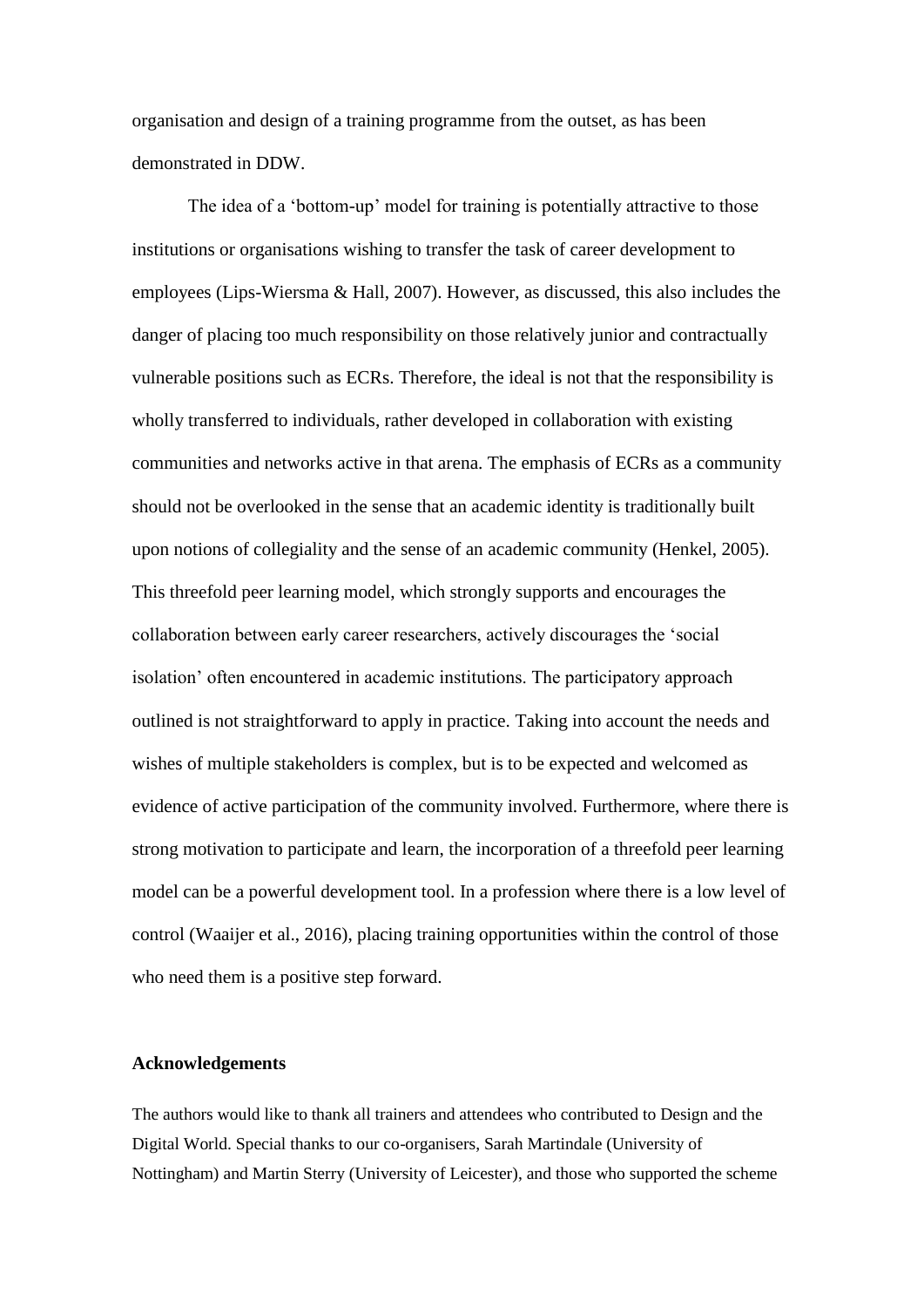at Loughborough University and Vitae. This work was supported by the Arts and Humanities Research Council [grant number AH/L010844/1].

# **References**

- Åkerlind, G. S. (2008). Growing and developing as a university researcher. *Higher Education*, *55*(2), 241–254. http://doi.org/10.1007/s10734-007-9052-x
- Barnard, S. Hassan, T., Dainty, A. Polo, L. & Arrizabalaga, E. (2016) 'Using communities of practice to support the implementation of gender equality plans: lessons from a cross-national action research project', Paper presented at the GenderTime Conference, Paris, 29-30 September 2016.
- Boud, D. (1999) 'Situating academic development in professional work: Using peer learning', *International Journal for Academic Developmen*t, 4:1, 3-10, DOI: 10.1080/1360144990040102
- Boud, D., Cohen, R., & Sampson, J. (1999). 'Peer learning and assessment. *Assessment & Evaluation in Higher Education*, *24*(4), 413-426.
- Buzzard, C., Crittenden, V.L., Crittenden, W.F. and McCarty, P. (2011). The use of digital technologies in the classroom: A teaching and learning perspective. *Journal of Marketing Education*, *33*(2), pp.131-139.
- De Laat, M., Schreurs, B. and Sie, R. (2014). Utilizing informal teacher professional development networks using the network awareness tool. *The architecture of productive learning networks*, p.239.
- Duguid, P. (2005). "The art of knowing": Social and tacit dimensions of knowledge and the limits of the community of practice. *Information Society*, 21(2), 109–118. http://doi.org/10.1080/01972240590925311
- Ellis, V., McNicholl, J., Blake, A., & McNally, J. (2014). Academic work and proletarianisation: A study of higher education-based teacher educators. *Teaching and Teacher Education*, *40*, 33–43. http://doi.org/10.1016/j.tate.2014.01.008
- Henkel, M. (2005). Academic identity and autonomy in a changing policy environment. *Higher Education*, *49*(1–2), 155–176. http://doi.org/10.1007/s10734-004-2919-1
- Higher Education Academy (2011) *The UK Professional Standards Framework for Teaching and Supporting Learning in Higher Education*. The Higher Education Academy, Guild HE, Universities UK.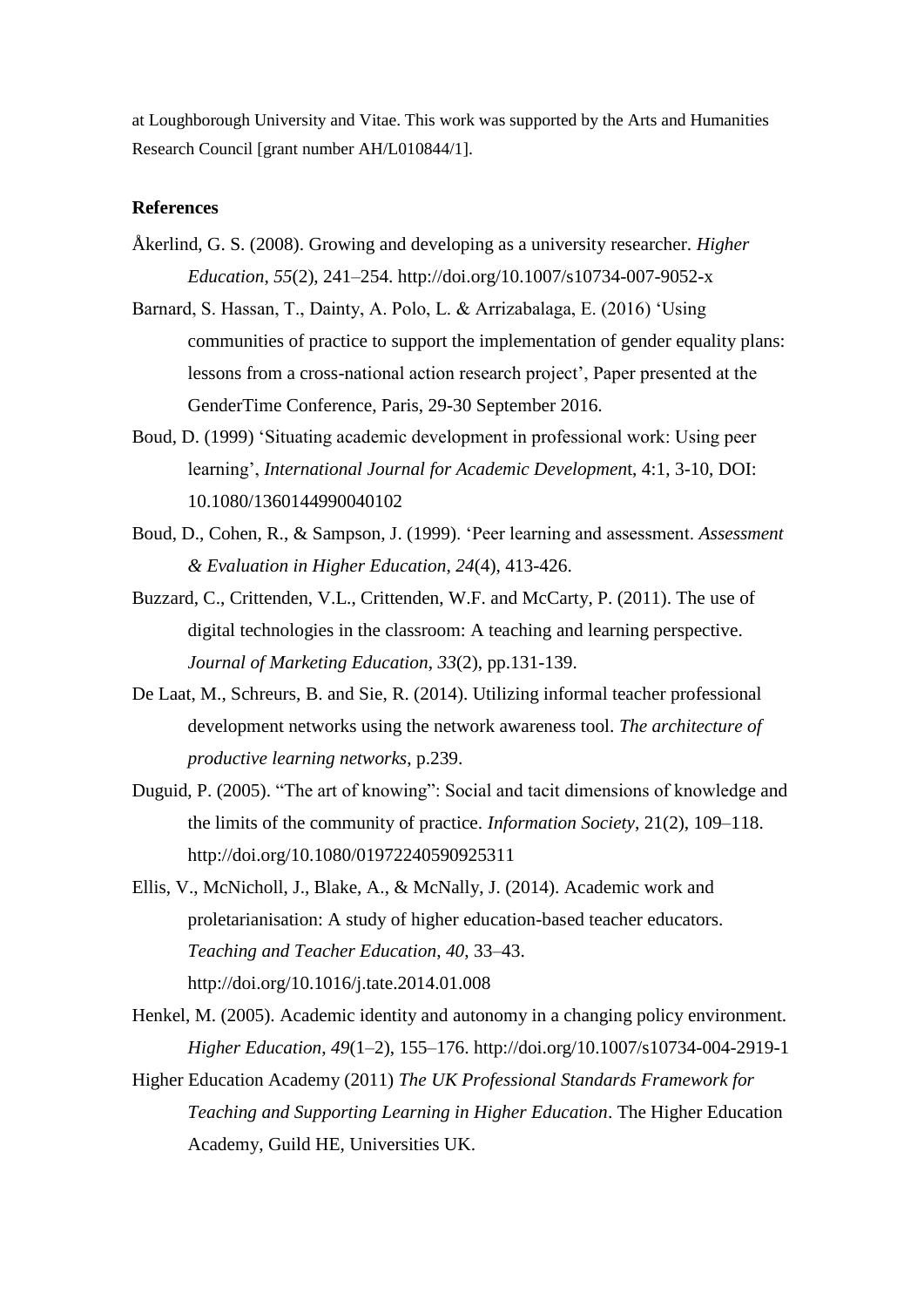- Hilsdon, J. (2014). Peer learning for change in higher education. *Innovations in Education and Teaching International*, *51*(3), 244-254. <http://doi.org/10.1080/14703297.2013.796709>
- Hookway, N. (2008). `Entering the blogosphere': some strategies for using blogs in social research. *Qualitative Research*, *8*(1), 91–113. http://doi.org/10.1177/1468794107085298
- Kaplan, A.M. and Haenlein, M., (2010). Users of the world, unite! The challenges and opportunities of Social Media. Bu*siness horizons*, 53(1), pp.59-68.
- Kolb, D. A. (2014). *Experiential learning: Experience as the source of learning and development*. FT press.
- Lave, J., & Wenger, E. (1991). *Situated Learning: Legitimate Peripheral Participation*. Cambridge: Cambridge University Press.
- Lips-Wiersma, M., & Douglas, T. H. (2007). Organizational career development is not dead: a case study on managing the new career during organizational change. *Journal of Organizational Behavior*, *28*, 771–792. http://doi.org/10.1002/job
- Lohman, M. (2009). A Survey of factors influencing the engagement of information technology professionals in informal learning activities. *Information Technology, Learning & Performance Journal*, *25*(1), 43–54. http://doi.org/10.1002/hrdq.1153
- Murthy, D. (2008). Digital Ethnography: An Examination of the Use of New Technologies for Social Research. *Sociology*, *42*(5), 837–855. http://doi.org/http://dx.doi.org/10.1177/0038038508094565
- Research Councils UK (2017) *Digital Economy*. Available at: <http://www.rcuk.ac.uk/research/xrcprogrammes/Digital/> Accessed 1st August 2017.
- Schlager, M., Fusco, J., & Schank, P. (2002). Evolution of an online education community of practice. *Building virtual communities: Learning and change in cyberspace*, *129*, 158.
- Stark, A. M., & Smith, G. A. (2016). Communities of practice as agents of future faculty development. *The Journal of Faculty Development*, *30*(2), 59-67.
- Vincent‐Lancrin, S. (2006). *What is changing in academic research? Trends and futures scenarios.* European Journal of Education, 41(2), pp.169-202.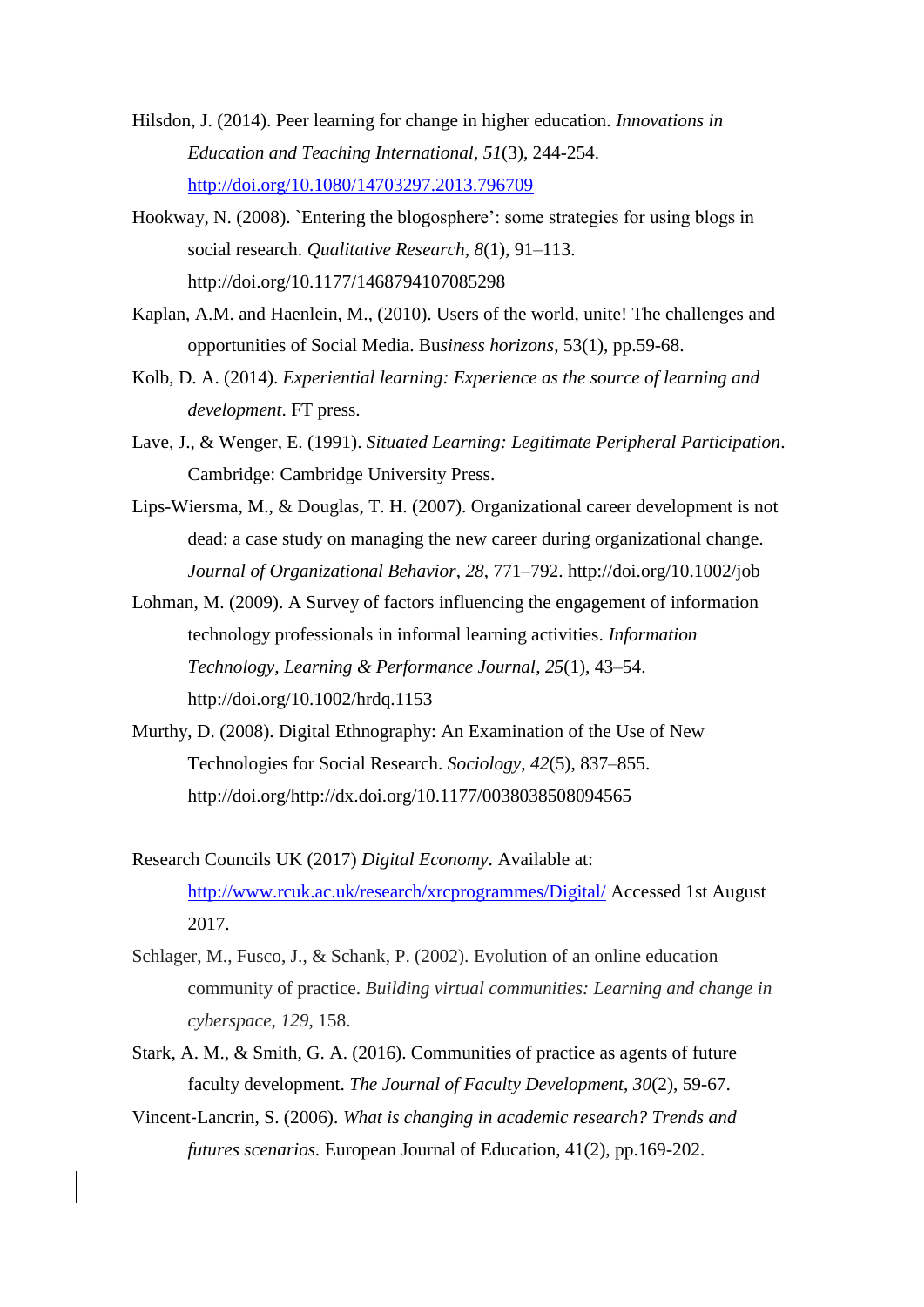- Vitae (2017) *Concordat to Support the Career Development of Researchers.* Available at: https://www.vitae.ac.uk/policy/concordat-to-support-the-career-developmentof-researchers/strategy-researcher-development-and-careers. Accessed 8th August 2017.
- Waaijer, C. J. F., Belder, R., Sonneveld, H., van Bochove, C. A., & van der Weijden, I. C. M. (2016). Temporary contracts: effect on job satisfaction and personal lives of recent PhD graduates. *Higher Education*. http://doi.org/10.1007/s10734-016- 0050-8
- Warhurst, R. P. (2008). 'Cigars on the flight‐deck': new lecturers' participatory learning within workplace communities of practice. Studies in Higher Education, 33(4), 453-467.Watkinson, N. D., A., Boukacem‐Zeghmouri, C., Rodríguez‐Bravo, B., Xu, J., Abrizah, A., & Herman, E. (2017). Early career researchers: Scholarly behaviour and the prospect of change. *Learned Publishing*, *30*(2), 157-166.
- Wenger, E. (1998). 'Communities of practice: learning, meaning, and identity'. Cambridge: Cambridge University Press.
- Wenger, E. (2000). Communities of Practice and Social Learning Systems. *Organization*, *7*(2), 225–246.
- Wenger, E. (2010). Conceptual Tools for CoPs as Social Learning Systems: Boundaries, Identity, Trajectories and Participation. In Chris Blackmore (ed), *Social Learning Systems and Communities of Practice.* London, Springer: 125-143.
- Yang, S.-H. (2009). Using Blogs to Enhance Critical Reflection and Community of Practice. *Journal of Educational Technology & Society*, 12(2), 11–21.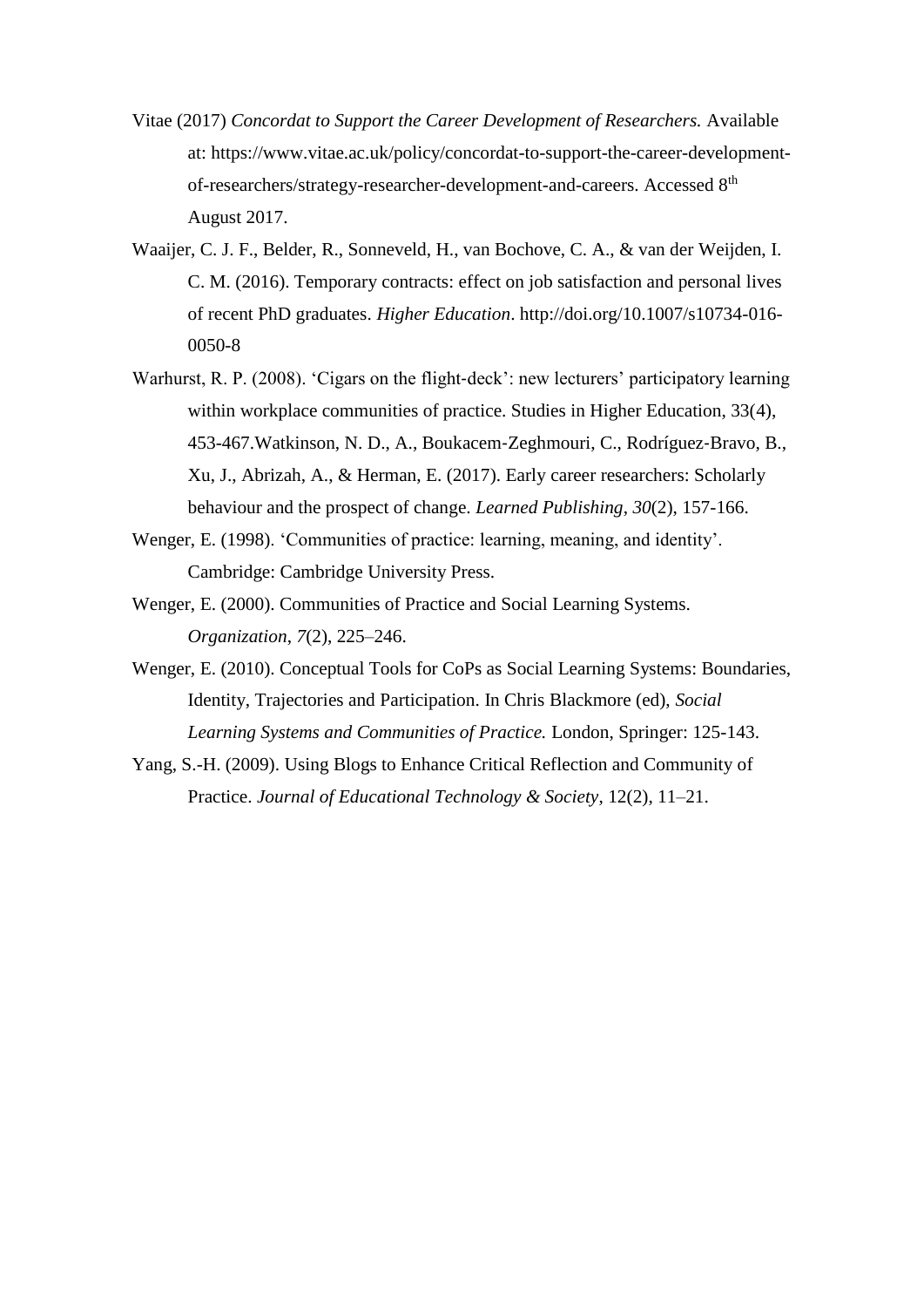Table 1. Activities of organisers, trainers and attendees.

| <b>Task</b>                                      | Approach                                                                                                            | <b>Organisers</b> | <b>Trainers</b> | <b>Attendees</b> |
|--------------------------------------------------|---------------------------------------------------------------------------------------------------------------------|-------------------|-----------------|------------------|
| 1. Plan and disseminate<br>digital skills survey | Questionnaire to identify expertise and<br>skills requirements by ECRs                                              |                   |                 |                  |
| 2. Kick-off and overall<br>programme planning    | Workshop meeting drawing on<br>questionnaire results                                                                | ✓                 |                 |                  |
| 2. Invite ECRs to be<br>trainers                 | Using results of the questionnaire the<br>organisers approached possible trainers                                   |                   |                 |                  |
| 3. Session planning<br>meeting                   | Workshop to discuss session content<br>and approach                                                                 | ℐ                 | ✓               |                  |
| 4. Content development                           | Individual trainers developing content<br>and sharing with group for feedback                                       |                   |                 |                  |
| 5. Final session planning<br>meeting             | Meeting to finalise the session plans                                                                               |                   | ✓               |                  |
| 6. Session delivered                             | Each session is delivered twice, once at<br>Loughborough University and once at<br>another East Midlands university |                   | ✓               |                  |
| 7. Session evaluation                            | Feedback questionnaire from session<br>attendees                                                                    | ✓                 | ✓               |                  |
| 8. Programme<br>evaluation meeting               | Workshop to discuss how the<br>programme went and for the trainers<br>and organizers to share their<br>experiences  |                   |                 |                  |